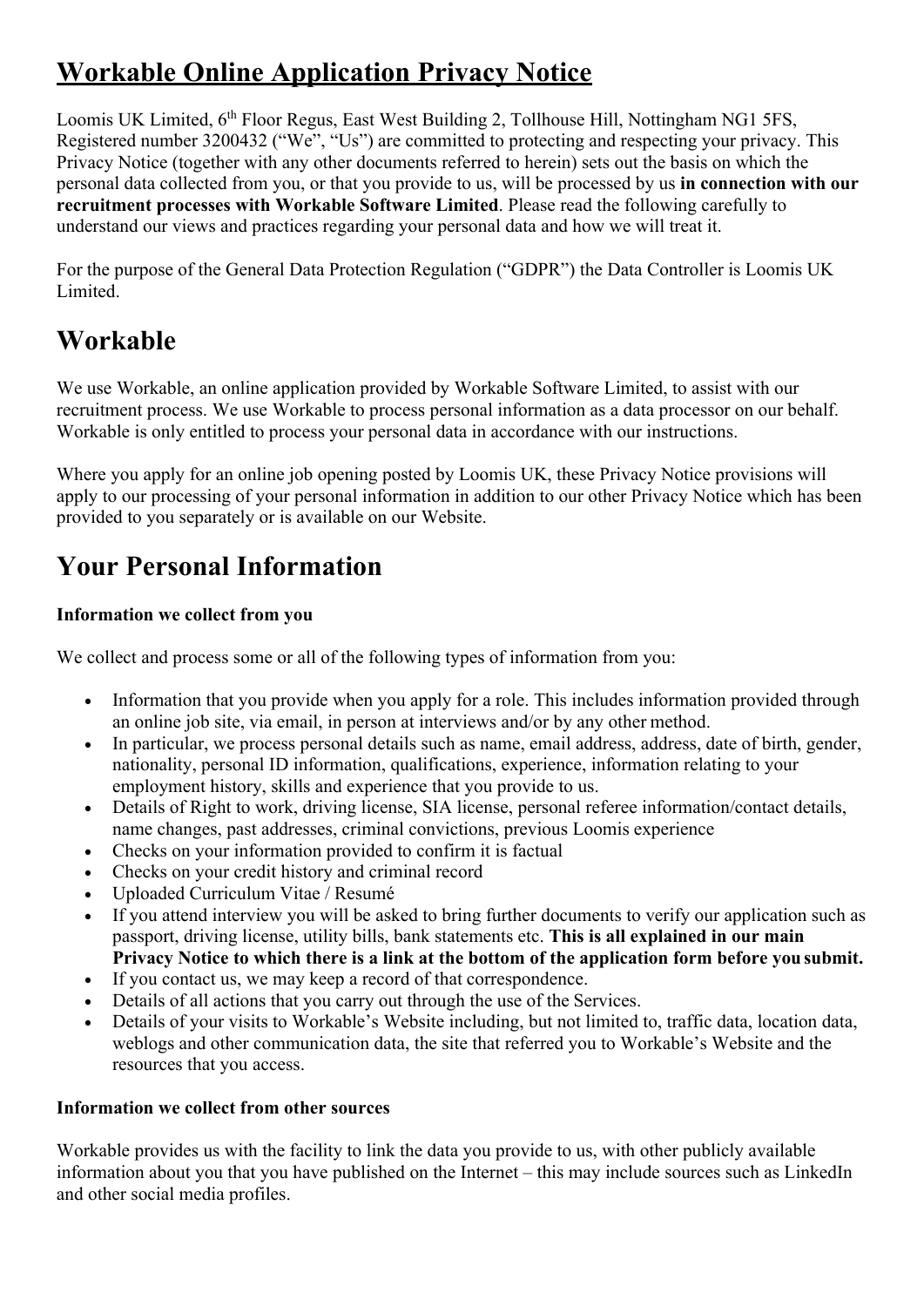Workable's technology allows us to search various databases, which may include your personal data, to find possible candidates to fill our job openings. Where we find you in this way we will obtain your personal data from these sources.

## **Uses Made Of Your Information**

#### **Lawful basis for processing**

We rely on legitimate interest as the lawful basis on which we collect and use your personal data. Our legitimate interests are the recruitment of staff for our business.

#### **Purposes of processing**

We use information held about you in the following ways:

- To consider your application in respect of a role for which you have applied.
- To consider your application in respect of other roles.
- To communicate with you in respect of the recruitment process.
- To enhance any information that we receive from you with information obtained from third party data providers.
- To find appropriate candidates to fill our job openings.
- To help Workable improve their services.
- To confirm status to work in the UK
- As we are a security industry dealing with cash we review the status of criminality and credit history
- To begin to set up a potential contract of employment
- To gain you access to a secure location for interview
- For the safety and security of the applicant and Loomis staff

#### **Automated decision making/profiling**

We may use Workable's technology to select appropriate candidates for us to consider based on criteria we have identified. The process of finding suitable candidates is automatic, however, any decision as to who we will engage to fill the job opening will be made by our staff.

## **How We Store Your Personal Data**

#### **Security**

We take appropriate measures to ensure that all personal data is kept secure including security measures to prevent personal data from being accidentally lost, or used or accessed in an unauthorised way. We limit access to your personal data to those who have a genuine business need to know it. Those processing your information will do so only in an authorised manner and are subject to a duty of confidentiality.

We also have procedures in place to deal with any suspected data security breach. We will notify you and any applicable regulator of a suspected data security breach where we are legally required to do so.

Unfortunately, the transmission of information via the internet is not completely secure. Although we will do our best to protect your personal data, we cannot guarantee the security of your data transmitted through any online means, therefore any transmission remains at your own risk.

#### **Where we store your personal data**

Where we store your personal data in our own systems, it is stored on our secure servers within the UK.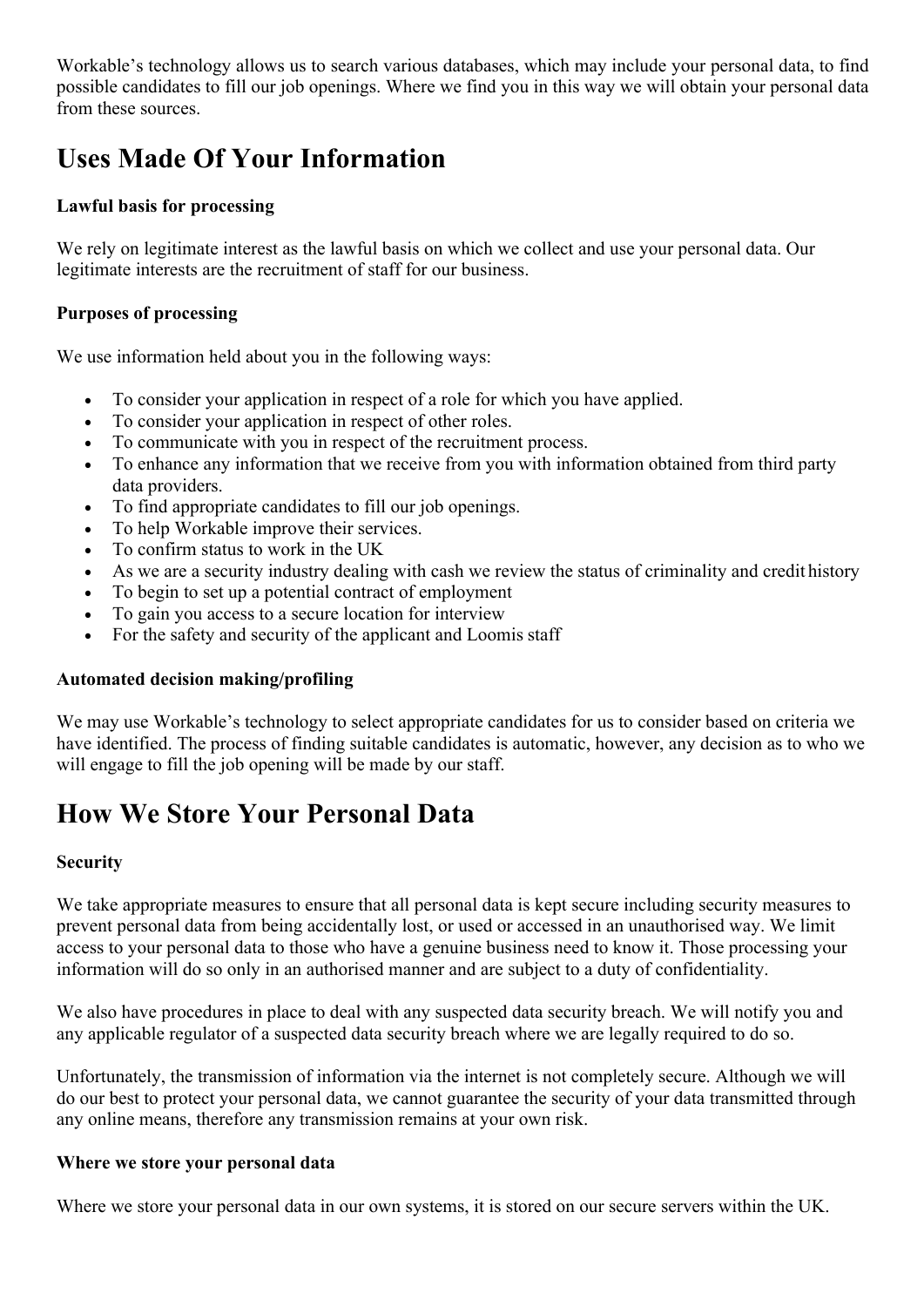The data that we collect from you and process using Workable's Services may be transferred to, and stored at, a destination outside the European Economic Area ("EEA"). It may also be processed by staff operating outside the EEA who work for Workable or for one of their suppliers. Such staff maybe engaged in, among other things, the fulfilment of your orders, the processing of any payment details and the provision of support services. By submitting your personal data, you agree to this transfer, storing or processing.

In particular, your data may be accessible to i) Workable's staff in the USA or ii) may be stored by Workable's hosting service provider on servers in the USA as well as in the EU. The USA does not have the same data protection laws as the United Kingdom and EEA. A Data Processor Agreement has been signed between Workable Software Limited and its overseas group companies, and between Workable Software Limited and each of its data processors. These data processor agreements are designed to help safeguard your privacy rights and give you remedies in the unlikely event of a misuse of your personal data.

If you would like further information please contact us (see 'Contact' below). We will not otherwise transfer your personal data outside of the United Kingdom or EEA or to any organisation (or subordinate bodies) governed by public international law or which is set up under any agreement between two or more countries.

#### **How long we keep your personal data**

If successful in your job application we will hold all the data for the length of your contract and some data up to 7 years after termination of the contract as required to by law.

Your personal information will be deleted on one of the following occurrences:

- deletion of your personal information by you (or by another person engaged by the Customer); or
- receipt of a written request by you (or another person engaged by the Customer) to us.
- 6 months after any failed application

## **Your rights**

Under the General Data Protection Regulation you have a number of important rights free of charge. In summary, those include rights to:

- access to your personal data and to certain other supplementary information that this Privacy Notice is already designed to address
- require Us to correct any mistakes in your information which We hold
- require the erasure of personal data concerning you in certain situations
- receive the personal data concerning you which you have provided to Us, in a structured, commonly used and machine-readable format and have the right to transmit those data to a third party in certain situations
- object at any time to processing of personal data concerning you for direct marketing
- object to decisions being taken by automated means which produce legal effects concerning you or similarly significantly affect you
- object in certain other situations to our continued processing of your personal data
- otherwise restrict our processing of your personal data in certain circumstances

For further information on each of those rights, including the circumstances in which they apply, see the Guidance from the UK Information Commissioner's Office (ICO) on individuals rights under the General Data Protection Regulation.

If you would like to exercise any of those rights, please:

- contact us using our Contact details below
- let us have enough information to identify you,
- let us have proof of your identity and address, and